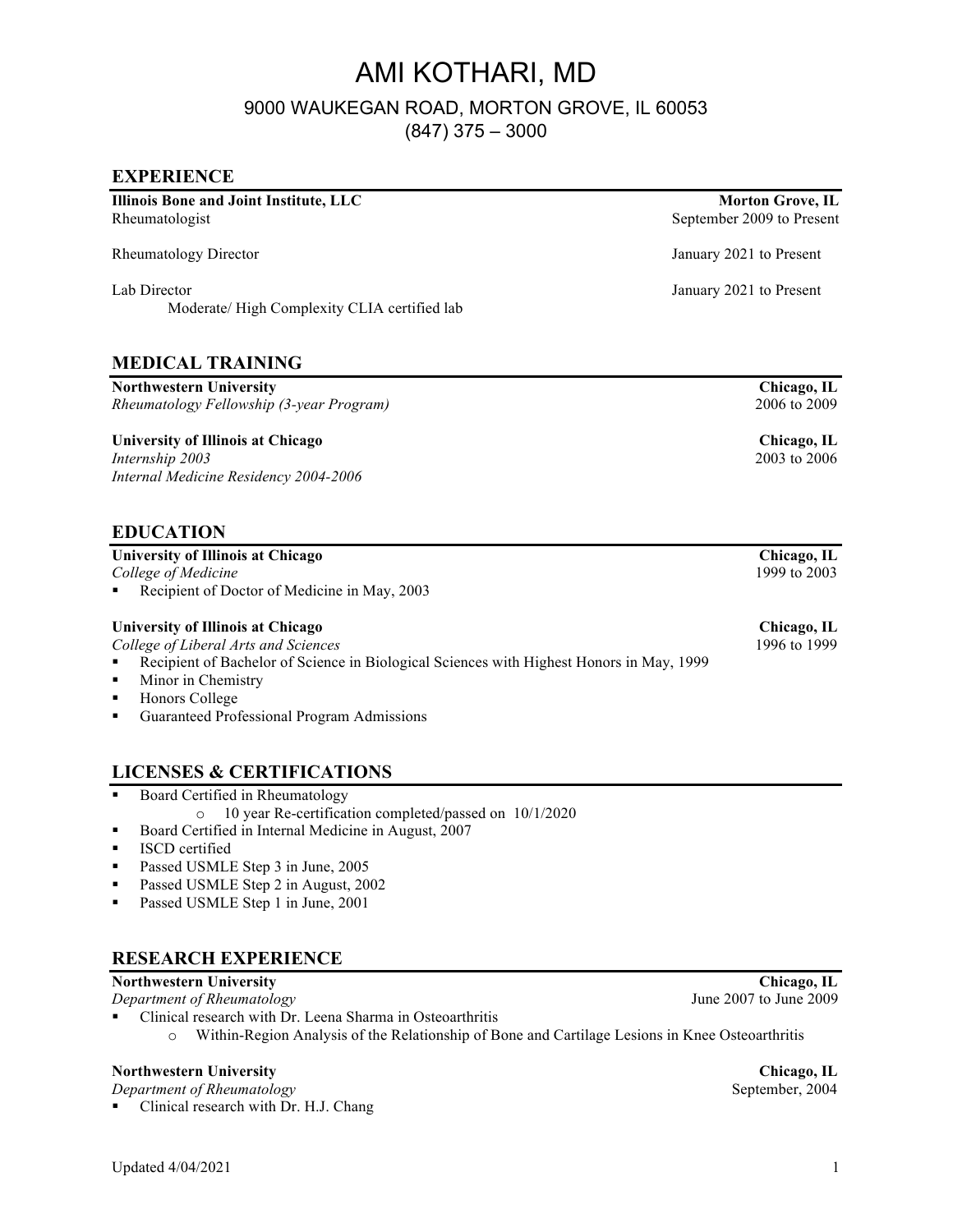# AMI KOTHARI, MD 9000 WAUKEGAN ROAD, MORTON GROVE, IL 60053 (847) 375 – 3000

o Joint Replacement Surgery: Social Support, Ethnicity, and Gender Patterns in Decision Making

#### **PRESENTATIONS**

| <b>Northwestern University</b>                                    | Chicago, IL             |
|-------------------------------------------------------------------|-------------------------|
| Department of Rheumatology                                        | October 18, 2007        |
| Rheumatology Grand Rounds                                         |                         |
| Whipple's Disease: A Review                                       |                         |
| <b>Northwestern University</b>                                    | Chicago, IL             |
| Department of Rheumatology                                        | March 01, 2007          |
| <b>Rheumatology Grand Rounds</b>                                  |                         |
| Henoch-Schonlein Purpura: Clinical Case and Review                |                         |
| <b>Northwestern University</b>                                    | Chicago, IL             |
| Department of Rheumatology                                        | April 28, 2008          |
| <b>MCRC</b> Conference                                            |                         |
| The Sequence of Bone and Cartilage Lesions in Knee Osteoarthritis |                         |
| <b>Chicago Rheumatology Fellows Meeting</b>                       | Chicago, IL             |
| Pneumococcal Septic Arthritis                                     | December 10, 2008       |
| <b>Northwestern Medicine Fellows Research Conference Series</b>   |                         |
| Chicago, IL                                                       |                         |
| The Within-Subregion Relationship between Bone Marrow Lesions and | January 20, 2009        |
| Cartilage Loss in Knee Osteoarthritis                             |                         |
| <b>COMMITTEES</b>                                                 |                         |
| <b>Illinois Bone and Joint Institute</b>                          | <b>Morton Grove, IL</b> |

*Practice Management Committee Member-Morton Grove Division* 2015 to 2020 *Chair of the Risk Committee* 2021 to present *Vice-Chair of the Risk Committee* 2018 to 2020 *Near North Operations Committee* 2021 to present

## **ACADEMIC HONORS**

- *Phi Eta Sigma* National Honor Society
- *Phi Kappa Phi* Honor Society
- Golden Key National Honors Society

## **PROFESSIONAL AFFILIATIONS**

- American College of Rheumatology
- **■** International Society of Clinical Densitometry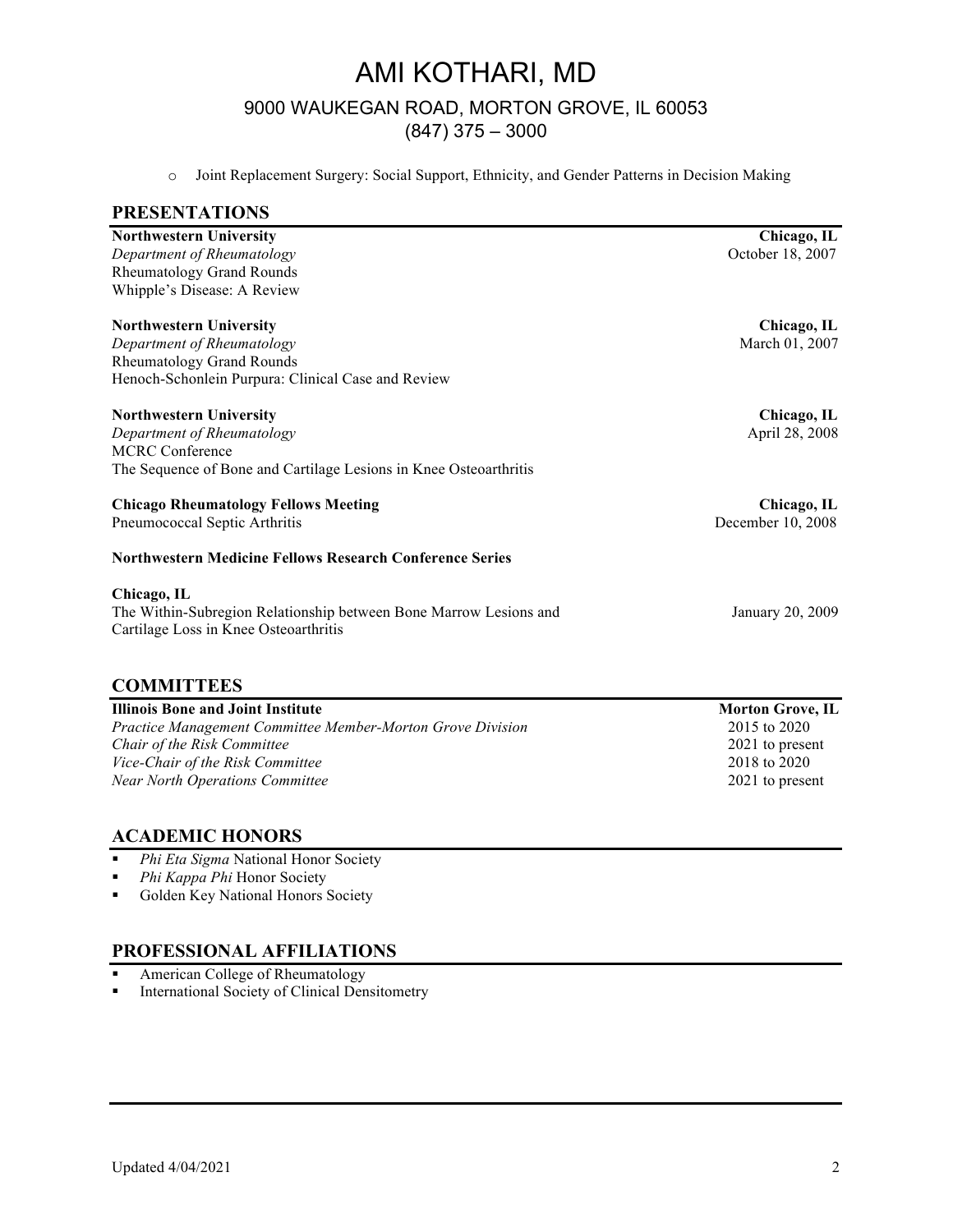# AMI KOTHARI, MD

# 9000 WAUKEGAN ROAD, MORTON GROVE, IL 60053 (847) 375 – 3000

## **PUBLICATIONS**

Abstracts:

§ **Within-Region Analysis of the Relationship of Bone and Cartilage Lesions in Knee Osteoarthritis Ami Kothari<sup>1</sup> , September Cahue<sup>1</sup> , Ali Guermazi<sup>2</sup> , Jing Song<sup>1</sup> , Dorothy Dunlop<sup>1</sup> , Meredith Marshall<sup>1</sup> , Leena Sharma<sup>1</sup> . <sup>1</sup> Northwestern University, Chicago, IL; <sup>2</sup> Boston University, Boston, MA Presented 10/26/08 at the American College of Rheumatology Conference in San Francisco Poster Session**

## **RESEARCH ACTIVITIES**

Sub-Investigator:

| $\blacksquare$ | 999RA002: Biomarkers of Anti-TNF-α Therapy Efficiency in Rheumatoid Arthritis to<br>Define Unresponsive Patients. Funded by Crescendo Bioscience.                                                                                                                                                                                                                         | $2012 - O$ ngoing |
|----------------|---------------------------------------------------------------------------------------------------------------------------------------------------------------------------------------------------------------------------------------------------------------------------------------------------------------------------------------------------------------------------|-------------------|
| ٠              | CAIN457F2309: A randomized, double-blind, placebo- and active-controlled study of<br>secukinumab to demonstrate the efficacy at 24 weeks and to assess the safety, tolerability<br>and long-term efficacy up to 1 year in patients with active rheumatoid arthritis who have an<br>inadequate response to anti-TNFa agents. Funded by Novartis.                           | $2011 - O$ ngoing |
| $\blacksquare$ | H9B-MC-BCDP: A phase 3b, multicenter, open-label study to evaluate the long-term safety<br>and efficacy of LY2127399 in patients with rheumatoid arthritis (RA). Funded by Eli Lilly.                                                                                                                                                                                     | $2011 - Ongoing$  |
| $\blacksquare$ | A3921129: A randomized, double-blind, placebo-controlled phase 2 study to assess the<br>immune response following administration of influenza and pneumococcal vaccines to<br>subjects with rheumatoid arthritis receiving CP-690,550 or placebo CP-690,550 with and<br>without background methotrexate. Funded by Pfizer.                                                | $2011 - Ongoing$  |
| ٠              | 10-OA-004: An open-label, safety extension study of repeat dosing with intra-articular bone<br>morphogenetic protein (BMP-7) in subjects with osteoarthritis (OA) of the knee. Funded by<br>Stryker Biotech.                                                                                                                                                              | $2011 - Ongoing$  |
| ٠              | H9B-MC-BCDO: A phase 3, multi-center, randomized, double-blind, placebo-controlled<br>study to evaluate the safety and efficacy of LY2127399 in patients with rheumatoid arthritis<br>(RA) with or without background disease-modifying anti-rheumatic drug (DMARD)<br>therapy. Funded by Eli Lilly.                                                                      | $2010 - O$ ngoing |
| $\blacksquare$ | WA22762: A randomized, double-blind, parallel group study of the safety and effect on<br>clinical outcome of tocilizumab SC versus tocilizumab IV, in combination with traditional<br>disease modifying anti-rheumatoid arthritis drugs (DMARDs), in patients with moderate to<br>severe active rheumatoid arthritis. Funded by Roche.                                    | $2010 - O$ ngoing |
| $\blacksquare$ | 09-OA-002: A phase 2, double-blind, randomized, placebo-controlled, proof of concept,<br>dose-finding study of intra-articular bone morphogenetic protein (BMP-7) in subjects with<br>osteoarthritis (OA) of the knee. Funded by Stryker Biotech.                                                                                                                         | $2010 - 2011$     |
| ٠              | WA19926: A multi-center, randomized, double-blind, parallel group study of the safety,<br>remission and prevention of structural joint damage during treatment with Tocilizumab<br>(CZ), as a monotherapy and in combination with methotrexate (MTX), versus methotrexate<br>in patients with early, moderate to severe early rheumatoid arthritis (RA). Funded by Roche. | $2009 - O$ ngoing |
| ٠              | HZ-CA-401: Open-label safety study of HZT-501 in patients who require long-term daily<br>non-steroidal anti-inflammatory drug treatment. Funded by Horizon Therapeutics.                                                                                                                                                                                                  | $2009 - 2011$     |
| ٠              | A4091016:<br>A phase 3, multi-center, randomized, long-term study of the safety of<br>Tanezumab in patients with osteoarthritis of the knee or hip. Funded by Pfizer.                                                                                                                                                                                                     | $2009 - 2011$     |
| $\blacksquare$ | F1J-MC-HMGP: Duloxetine 60 mg once daily versus placebo in the treatment of patients<br>with osteoarthritis knee pain. Funded by Eli Lilly.                                                                                                                                                                                                                               | $2009 - 2010$     |
| $\blacksquare$ | ML 22533/B: An open-label, randomized study to evaluate the safety, tolerability and<br>efficacy of tocilizumab (TCZ) monotherapy or TCZ in combination with non-biologic<br>disease modifying anti-rheumatic drugs (DMARDs) in patients with active rheumatoid                                                                                                           | $2009 - 2011$     |